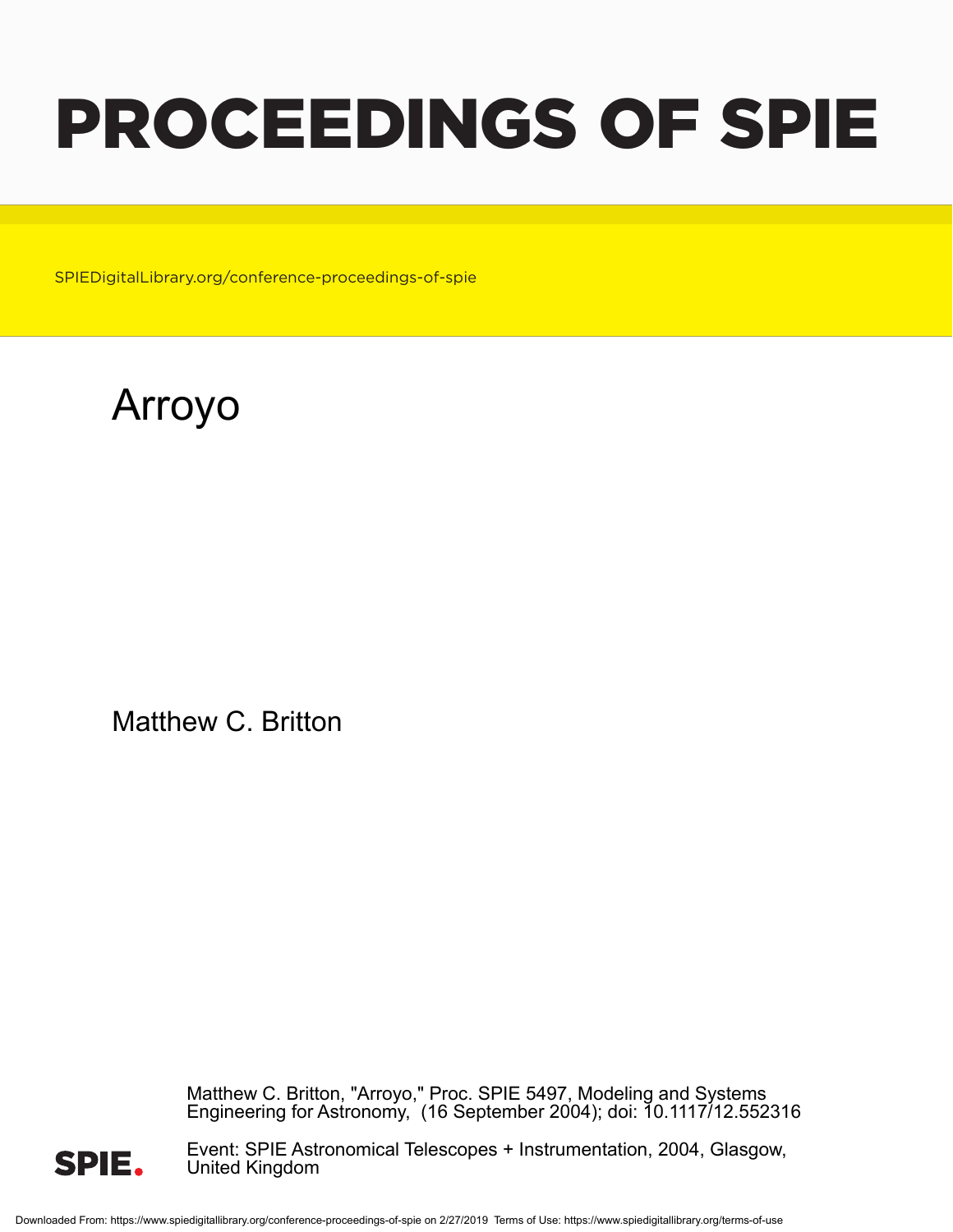### **Arroyo**

#### Matthew C. Britton

#### California Institute of Technology, Pasadena, CA 91125 USA

#### **ABSTRACT**

Arroyo is an open source, cross-platform C++ class library project designed for modeling of electromagnetic wave propagation through atmospheric turbulence and adaptive optics systems. This paper describes the functionality available in the library and discusses future plans for this project.

**Keywords:** Adaptive optics, telescopes, diffraction, simulation, turbulence

#### **1. INTRODUCTION**

Astronomical adaptive optics is a dynamic field of research, with new architectures, algorithms, and applications being proposed at a remarkable pace. Sophisticated techniques have been suggested for sensing atmospheric turbulence, such as the use of multiple guide stars for sensing the three dimensional distribution of turbulence<sup>1</sup> and focal plane wavefront sensing for performing high precision phase compensation.<sup>2</sup> Novel instrument designs have been proposed for applications ranging from wide field diffraction-limited spectroscopy to very high contrast imaging. There are also numerous proposals for performing wavefront reconstruction and control, and for postprocessing techniques such as field dependent point spread function (PSF) reconstruction from adaptive optics telemetry data.<sup>3</sup> There are significant challenges in analyzing these adaptive optics architectures and their accompanying instrumentation. Unlike the current generation of general purpose single conjugate adaptive optics systems, these proposals illustrate a trend towards optimizing the adaptive optics system architecture and algorithms for particular types of science. From this perspective, the traditional adaptive optics metric of residual wavefront error is often no longer appropriate. One would instead like to evaluate performance in terms of more relevant scientific metrics such as astrometric precision, photometric precison, or the contrast of the science image.

Given the growing complexity of these system architectures and and the expense of their implementation, time domain numerical simulations<sup>4, 5</sup> can play a very useful role in providing a quantitative evaluation of their capabilities. By generating random realizations of atmospheric turbulence and performing wave propagation through this turbulence, a simulation can model the effects of turbulence degradation, and can preserve correlations between beams that arise from tilt and focal anisoplanatism. A simulation can accurately represent the effects of scintillation, which are important in high precision applications such as direct planetary imaging and in atmospheric monitoring using scidar. With models of the adaptive optics system components and by replicating the reconstructor and control law, a simulation can accurately represent the process of wavefront sensing and correction. Such functionality may be used to generate performance predictions for an adaptive optics system, and in tolerancing the system design. The highly controlled environment provided by simulation affords the opportunity of performing quantitative comparisons between different reconstruction and control algorithms. Finally, a simulation can generate field dependent PSFs in the science focal plane, which may be used to evaluate scientific performance metrics other than residual wavefront error. And together with a simulated set of telemetry data, these PSF's may be used to test PSF reconstruction algorithms.

The simulation functionality described above is applicable to a broad range of problems both within and outside astronomical adaptive optics. This suggests an approach in which the simulation problem is factored, so that common functionality is implemented once and then reused in the development of many different applications. Such an approach has the obvious advantage of avoiding duplication of effort. It also has the advantage that many applications rely on the same code, so that validation is more thorough and errors are more quickly

Further author information: Send correspondence to Matthew Britton: E-mail: mbritton@astro.caltech.edu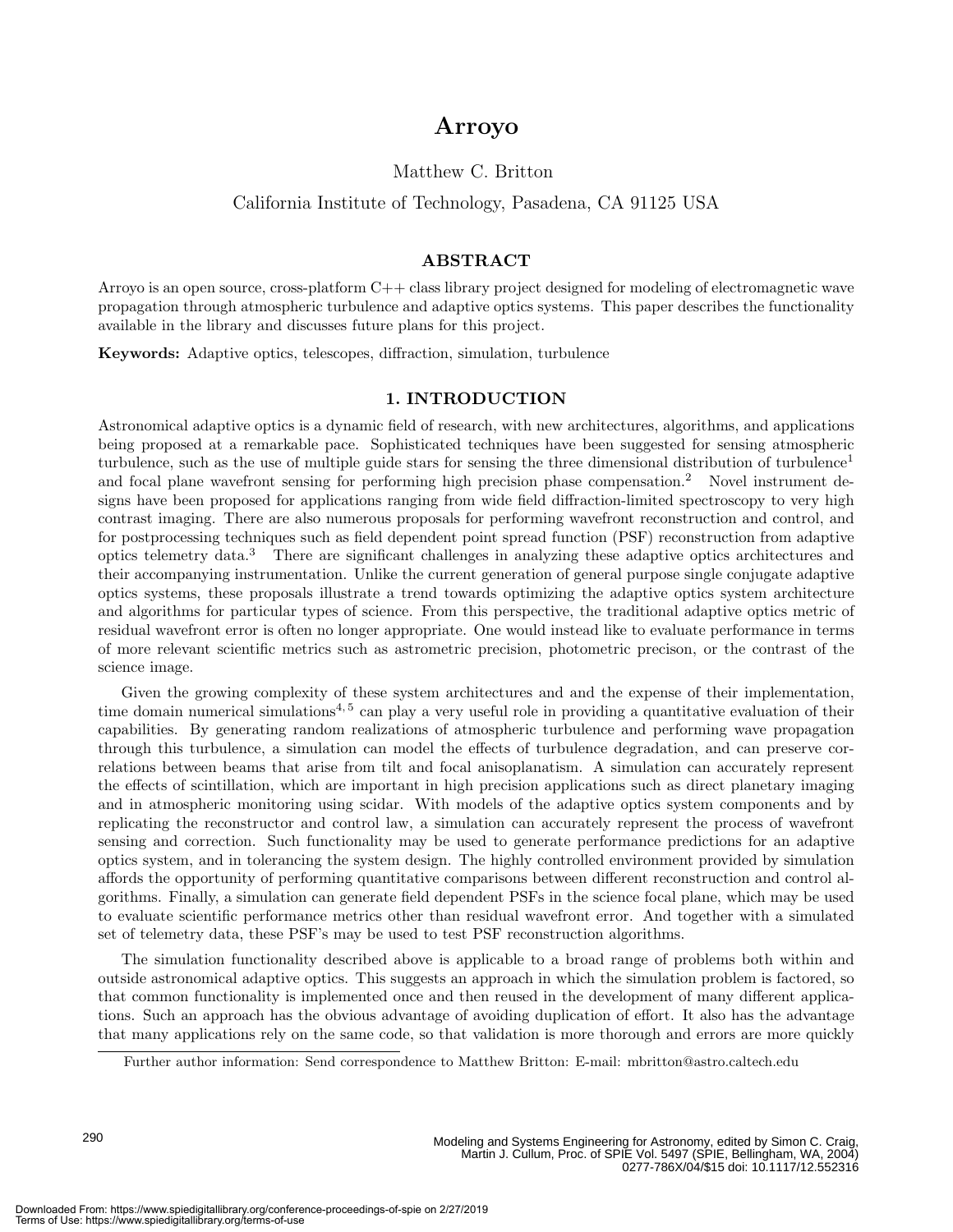discovered. This paradigm is one that is often used in software development. Reusable functionality is incorporated into a library, which is then distributed to users who can employ this functionality in writing programs specific to their application.

Arroyo is a C++ software library that aims to provide functionality for the simulation of electromagnetic wave propagation through atmospheric turbulence and adaptive optics systems. Its library nature has the dual advantage of hiding the complexity of this functionality behind the library interface and permitting reuse of this functionality in many different applications. Arroyo's C++ implementation allows users to extend the class hierarchies within the library through inheritance and templatization. The library is designed to be portable across platforms. It is also possible to address computationally challenging simulation problems by using the library in multithreaded and distributed computing applications. To facilitate the widespread use of this functionality, the source code has been released under the Gnu Public License. This paper describes the status and future plans for the Arroyo project.

#### **2. LIBRARY FUNCTIONALITY**

Arroyo's library functionality is implemented using object oriented programming paradigms.<sup>6</sup> The library design is based on a set of class hierarchies, each of which represents a category of objects. Optics are an example of such a category. These class hierarchies are extended through derivation to form concrete realizations. Interactions between classes are implemented using virtual functions, which are overloaded in the derived classes. This section discusses Arroyo's major class hierarchies and their interrelationships.

#### **2.1. Geometry**

Many of the applications that Arroyo aims to address require the representation of geometric relationships among many different objects. One example is in wave propagation through the turbulent atmosphere from sources at different locations in the sky. The correct locations and orientations of wavefronts from each of these sources must be represented to accurately model the effects of anisoplanatism. Arroyo employs a system loosely based on techniques of coordinate free geometry.<sup>7</sup> The geometric concepts of points, vectors, and reference frames are each encoded in a class. Geometric relationships between instances of these classes are available through the library interface. Examples include computing the distance between two points or finding the coordinate of a point in a particular reference frame. These classes are then inherited by classes whose realization requires a geometric definition. For example, a wavefront requires a reference frame to define its location and orientation in three dimensional space. Arroyo also contains a class hierarchy that permits transformations of geometric objects, with derived classes for translations, rotations, reflections and scalings. By design, Arroyo's geometric functionality does not require the selection of any preferred frame in the simulation, as the library interface only permits relative calculations between geometric objects.

#### **2.2. Emitters and Wavefronts**

Arroyo contains a class hierarchy that is used to represent emitters, which may be regarded as sources of electromagnetic wavefronts. Concrete examples include emitters of spherical and plane waves. The geometric properties of these classes are defined by inheriting a point and a vector, respectively. In the future, Arroyo will support emitters with finite spatial extent, which may be two or three dimensional. As examples, the former may be used to represent extended science objects and the latter can represent extended backscatter from laser beacons. As a future functional extension, these classes will also contain information on the electromagnetic spectra of the sources they represent.

Arroyo contains a class to represent wavefronts. Internally, instances of this class consist of a two dimensional array of complex numbers that represent the amplitude and phase of the wavefront, along with some additional header information. This header information records the pixel dimensions of the complex array, the pixel scale, the geometric location and orientation of the wavefront in three dimensional space, a timestamp, and the wavelength of the electromagnetic radiation. The overall spherical curvature of the wavefront is also stored separately. For wavefronts with even moderate curvature, this technique permits the removal of many phase wraps from the wavefront phase, improving the fidelity of the representation. Collectively, all the information except the two dimensional array of complex numbers forms a wavefront header, which itself is a class. This class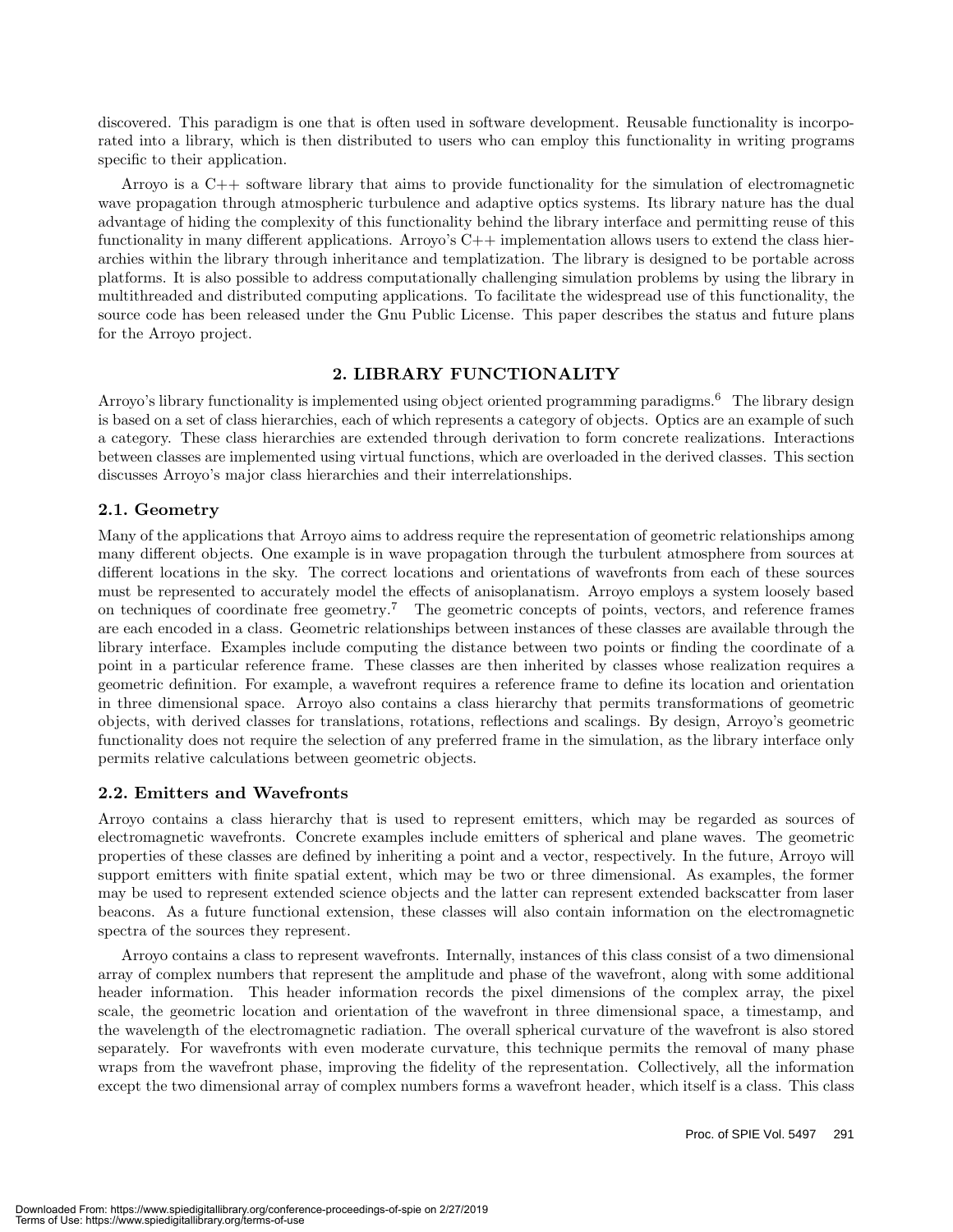permits operations that involve only the header information to be performed efficiently. An example is discussed below.

There are several different ways to instantiate a wavefront, but one of these is of particular utility in many applications. In this approach, one requests a wavefront from an emitter by supplying the wavefront header information to a member function of the emitter class instance. This member function uses the electromagnetic wavelength, geometric location, pixel dimensionality, and pixel scale to determine how the complex array should be initialized.

Given an instance of a wavefront, one can propagate this wavefront through free space using a number of free space propagators available as member functions of the class. Specifically, Arroyo provides implementations of the exact propagator and a geometric propagator suitable for near field propagation. Arroyo also provides four paraxial propagators: near field angular and Fresnel propagators, and far field Fresnel and Fraunhoffer propagators.<sup>8</sup> These propagators are implemented using fast Fourier transforms. The near field paraxial propagators preserve the wavefront pixel scale, while for the far field paraxial propagators the final pixel scale is inversely proportional to the initial one. An alternative discrete Fourier transform implementation of the far field paraxial propagators is also included in the library. These implementations are based on the Goertzel-Reinsch recursion relation,  $9,10$  and permit selection of arbitrary sampling and array size in the final wavefront. It should be noted that the wavefront instance does not contain enough information to choose whether to employ a near or far field propagator to perform the propagation. Part of the design criteria for this class is that it does not need to record its past history. Therefore only the calling routine is in a position to know information such as the Fresnel number. All of these propagators increment the timestamp in the wavefront by the propagation distance divided by the speed of light, and update the geometric location of the wavefront.

#### **2.3. Optics**

In addition to propagating through free space, one would like to be able to transform a wavefront using various optics. Optics form one of the largest class hierarchies in Arroyo. Currently all optics in Arroyo are represented by two additional base classes representing plane and one to one optics. The former are optics whose geometric properties may be represented by a three dimensional reference frame. Examples include an aperture, a thin lens, and a deformable mirror. One to one optics have the property that they accept one wavefront as input and return a single wavefront as output. All the examples of plane optics listed above are also one to one optics. An example of a one to many optic would be a pyramid sensor, which splits one wavefront into four separate wavefronts, each propagating in a different direction.

One to one optics have a virtual member function called transform, which takes a wavefront as an argument. This member function modifies the wavefront in a way that represents the effect of the optic. For apertures, this effect would be to zero elements of the underlying two dimensional complex array that are masked by the aperture. For a deformable mirror, the effect would be to modify the wavefront phase to account for the relative pathlengths introduced by the actuators, and to reorient the propagation direction of the wavefront according to the law of reflection. In this case, the transformation will depend on the wavelength of the radiation. Since wavefronts and plane optics understand their location and orientation in three dimensional space, one may effect transformations for wavefronts that are decentered or incident at an angle to the optic. The details of these transformations are defined in the the transform member function overloaded by the derived class. Specific classes that reside in the optic class hierarchy are discussed in more detail below.

#### **2.4. Atmospheric Turbulence**

Random realizations of atmospheric turbulence play a central role in simulations of adaptive optics systems. In Arroyo the functionality to generate these random realizations is factored into a number of different classes. The library contains a class for representing power spectral statistics of atmospheric turbulence. This class can represent an isotropic power law with arbitrary exponent and coefficient, and optionally an exponential or Frehlich inner scale and a von Karman or Greenwood outer scale.<sup>11</sup> Arroyo contains a class to represent two dimensional random atmospheric phase screens. Instances of this class may be constructed using a particular power spectrum and subharmonic method,<sup>12, 13</sup> and both the pixel scale and dimensions of the screen are free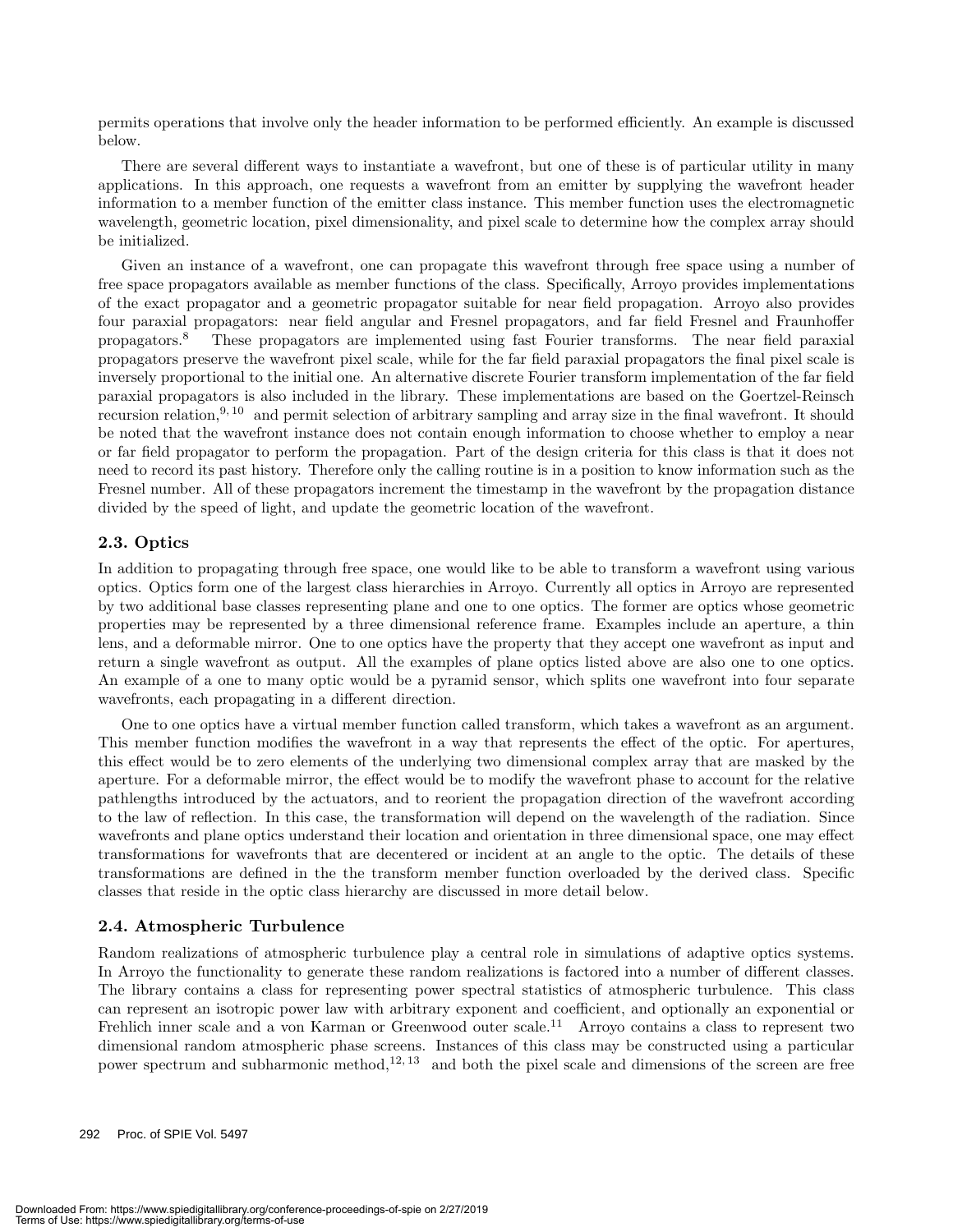parameters. This class is a type of one to one plane optic, and can transform an incident wavefront by adding its aberrations to the wavefront phase. An example of one such phase screen is shown in Figure 1.

Arroyo contains a class hierarchy to represent multilayer atmospheric models. From a practical standpoint one can consider this class to contain information on the heights, weights, and power spectral statistics of each of the layers in the model. One can construct such a model by specifying this information, or one may use one of the specific atmospheric models available in the library. Examples include nighttime models of mean turbulence profiles at Cerro Pachon<sup>14</sup> and Mauna Kea,<sup>14</sup> the Hufnagel Valley model,<sup>11</sup> and the SLCSAT day and night models.<sup>11</sup> Each of these models has a different parameterization, but one is generally specifying the overall Fried parameter and relative weights of the layers either implicitly or explicitly. Arroyo also contains a class hierarchy for representing models of the vertical wind profile. Currently Arroyo contains only one such model,<sup>15</sup> which contains a tropospheric and ground layer wind component. This wind model is used in selecting random wind velocities for each of the layers in the atmospheric model in a way that enforces vertical correlations in these velocities. The atmosphere and wind models are used together to generate the random turbulence screens that are employed in the simulation. These screens are blown past the telescope aperture in order to model the dynamical evolution of turbulence. Currently the screens evolve under the assumption of frozen flow, and no internal dynamical evolution is modeled.

For many applications the atmospheric phase screens dominate the memory reqirements for the simulation, and for large problems can often exceed the two Gigabyte memory limitation on 32 bit processors. It is thus important to make these screens as small as possible. Clearly the size of the screens that one must construct depends on the geometry of the problem one wishes to simulate, as these screens must be large enough so that wavefronts from all the emitters spread over the field of view can propagate down through these screens to the telescope aperture. The minimum screen size depends on the particular field of view, the telescope aperture diameter, the layer heights in the atmospheric model, and the duration of the simulation. Less obviously the minimum size depends on the electromagnetic wavelength of the radiation one wants to propagate if one wishes to use a near field propagator. This dependancy arises because the wavefront is aperiodic after transformation by the atmospheric phase screen, and the Fourier transformations used to effect near field propagation corrupt the edges of the wavefront. The region of corruption increases with propagation distance and decreases with the wavelength of the radiation. To obtain uncorrupted data at the aperture, one must propagate a wavefront large enough so that this corruption does not leak into the region of the wavefront accepted by the aperture.

In Arroyo, constructing layers of minimal size is a two step process. First, one would like to establish the minimum dimensionality of a wavefront that will completely cover the aperture that one wishes to use in the simulation. This must take into account the near field propagation technique. To compute the minimum size of this wavefront, one calls a member function of the atmospheric model class that takes as arguments the emitter that will be used as a source of the wavefronts, the wavelength and pixel scale of the wavefront, the aperture to which the wavefront will be propagated, and the propagation technique. This function returns a wavefront header that is located at the highest atmospheric layer in the refractive atmospheric model and is oriented along the line joining the emitter to the center of the aperture. The wavefront header also has been initialized with the minimal dimensionality that will suffice to deliver valid wavefront data at the aperture given the requested propagation technique.

Having accumulated wavefront headers for each of the guide stars and science targets at all wavelengths that one wishes to simulate, one would like to generate atmospheric phase screens of minimal size. To do so, one calls another member function of the atmospheric model class, which takes as arguments wavefront headers from each of the guide stars and science targets and the duration of the simulation. Within this member function, random numbers are drawn to determine the wind velocities of the layers. This function computes the minimum dimensions of the screens required to perform the simulation. Then many more random numbers are drawn to generate these screens. The function returns an array of phase screens, each minimally sized according to its height, velocity, and pixel scale. An important feature of Arroyo is its ability to reproduce the same phase screens by initializing the random number generator with the same seed, assuming all other parameters that control the size of these screens are unchanged. This permits controlled comparisons between different adaptive optics systems.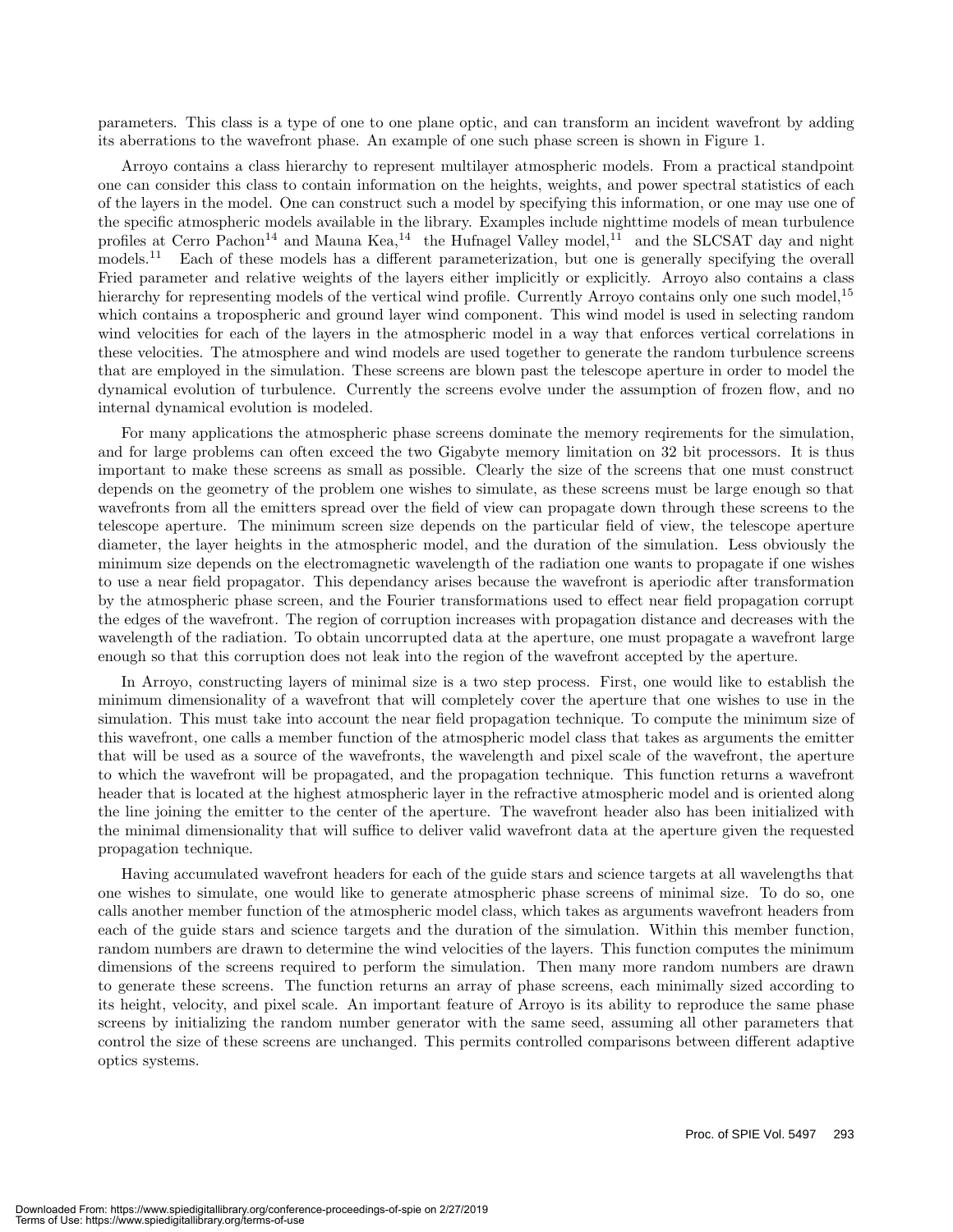

Figure 1. Functionality available in Arroyo. An example of a random phase screen is shown on the left. The center image displays one half of an image formed by a 12x12 lenslet array that images turbulence corrupted wavefronts through an annular aperture. The PSF formed by each lenslet displays the diffraction pattern arising from propagation through a square aperture, while partially illuminated subapertures at the edge of the telescope aperture generate elongated spots. Distortions arising from atmospheric turbulence are also visible. The image on the right shows centroids calculated from a 64x64 lenslet array imaging turbulence corrupted wavefronts through a circular aperture. The x and y centroids are shown in the lower and upper halves of this figure, respectively.

#### **2.5. Apertures**

Apertures are another example of a plane, one to one optic. Currently Arroyo supports rectangular, circular, annular, spidered annular, hexagonal, and segmented hexagonal apertures. These apertures do not store pixellated arrays of ones and zeros. Instead, they store minimal information about the aperture dimensions. For example, a spidered annular aperture stores the inner and outer diameters of the annulus, the number of spiders, and the width of the spiders. The transform member function is overridden by these classes to mask the wavefront. For each pixel in the two dimensional wavefront, this function computes whether the pixel lies within or outside the aperture. For wavefront pixels that straddle the aperture boundary, the member function weights their amplitude by a factor equal to the fraction of the pixel lying within the aperture. This is a particularly important feature for modeling segmented hexagonal apertures, where the gap size between hexagonal segments is typically much smaller than the pixel scale of the wavefront. In this way, Arroyo can generate PSF's for segmented hexagonal apertures using a diffractive far field propagator. This is an alternative to the gray pixel approximation.<sup>16</sup>

Apertures may be used to define the reflective surface of the telescope primary, but are also used to define the reflective surface boundaries of other optics as well. For example, one can specify the clear surface of a tip tilt mirror using an aperture.

#### **2.6. Lenslet Arrays and Centroids**

Arroyo contains a class for representing lenslet arrays, which form another example of plane, one to one optics. Currently only square subapertures are supported. This class is instantiated by providing a lenslet pitch and a focal length, along with the number of lenslets across the array. Transformation of the wavefront is performed individually for each lenslet. This approach permits one to downweight wavefront pixels that straddle lenslet boundaries by the fractional areal overlap. For each lenslet, the local region of the wavefront is extracted and the lenslet curvature is added to the wavefront phase. A far field Goertzel-Reinsch propagator is used to compute the contribution of each lenslet to the final wavefront in the focal plane. This propagator allows specification of

294 Proc. of SPIE Vol. 5497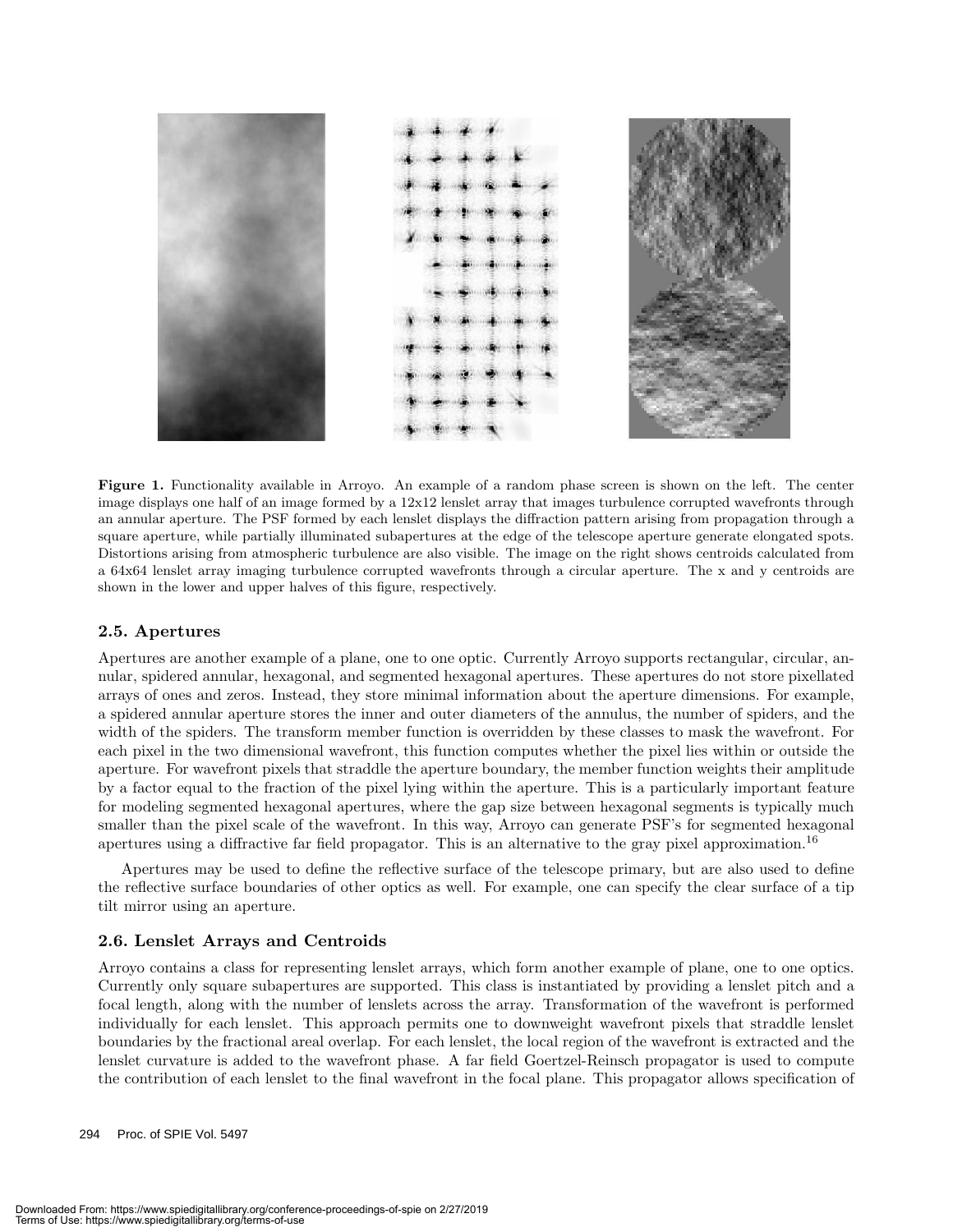arbitrary pixel scale and array dimensions in the focal plane, and this freedom is employed to allow the user to choose the number of pixels per lenslet and the region of support in the focal plane. By choosing the region of support to be larger than the lenslet pitch, cross-coupling between lenslets may be modeled. This procedure is repeated for each lenslet separately, and the resulting wavefronts are recombined coherently in the focal plane. An example of a wavefront in the focal plane of a lenslet array is shown in Figure 1.

Arroyo contains a class for representing centroids. Since detectors are not yet supported by Arroyo, there is a simplified procedure for measuring centroids directly from wavefronts formed by lenslet arrays. This constructor uses a classical centroiding algorithm to compute the centroids from a wavefront in the lenslet array focal plane. An example of these centroids appears in Figure 1.

#### **2.7. Deformable and Tip Tilt Mirrors**

Arroyo contains a class hierarchy for representing tip tilt mirrors. Currently there is only one derived class in this hierarchy. This class implements a model of a tip tilt mirror as a plane, one to one optic whose clear surface is defined by one of Arroyo's aperture classes. The model also includes a parameter that is used to specify the angular velocity at which the mirror moves. This class contains a member function that updates the orientation of the mirror, which takes as an argument the orientation to which to drive the mirror and the time at which this command was issued. Arroyo currently employs a simple model for the mirror response. When the update member function is called, the mirror begins to move instantaneously at the specified angular velocity. If it reaches its commanded position before the next update command is issued, it stops instantaneously. If not, it changes direction instantaneously and starts moving at the same rate towards the new commanded position. Higher fidelity dynamical models may be added to Arroyo in the future. The transform member function is implemented for this class using the law of reflection, and masks the wavefront according to the aperture used to define the clear surface of the mirror.

Arroyo contains a class hierarchy for representing deformable mirrors. This hierarchy currently contains a single derived class, whose implementation is similar to that of the tip tilt mirror class described above. The model treats the deformable mirror as a plane, one to one optic whose clear surface is defined by one of Arroyo's aperture classes. The model supports rectilinear arrays of actuators, and uses a pyramidal influence function for the actuators. This class does not model actuator hysteresis or gain variations. The model also contains a parameter that is used to specify the linear velocity at which each actuator moves. This class contains a member function to update the actuator locations, which takes as an argument the locations to which to drive the actuators and the time at which this command was issued. When the update member function is called, each actuator begins to move instantaneously at the linear velocity specified in the constructor. If an actuator reaches its commanded position before the next update command is issued, it stops instantaneously. If not, it instantaneously starts moving at the same rate towards the new commanded position. There is some evidence to support this model for the case of PMN actuators.<sup>17</sup>

The implementation of the transform member function for the deformable mirror is somewhat more complex than that for the tip tilt mirror. The deformable knows its own geometric location and orientation as well as those of the wavefront. To effect the transformation, the location of each wavefront pixel is computed relative to the surface of the deformable mirror. Based on the timestamp in the wavefront header, the DM calculates the locations of all the actuators and computes the correction to be added to the wavefront phase. Finally, the transform member function applies the law of reflection and masks the wavefront according to the aperture used to define the clear surface of the mirror.

#### **2.8. Reconstruction and Control**

Arroyo contains a class hierarchy for representing single conjugate reconstructors. These reconstructors are used to reconstruct deformable mirror and tip tilt residuals from sets of centroids. Currently three different derived classes reside in this reconstructor hierarchy. The first supports generation of least squares reconstructors. Such reconstructors depend on the relative positions and orientations of the aperture, lenslet array, and deformable mirror, and reconstructors may be generated for arbitrary geometries. The implementation assumes a pyramidal influence function to compute the geometry matrix, which relates actuator displacements to centroid measurements. The calculation is effected by computing the intersection of each facet of the pyramidal influence function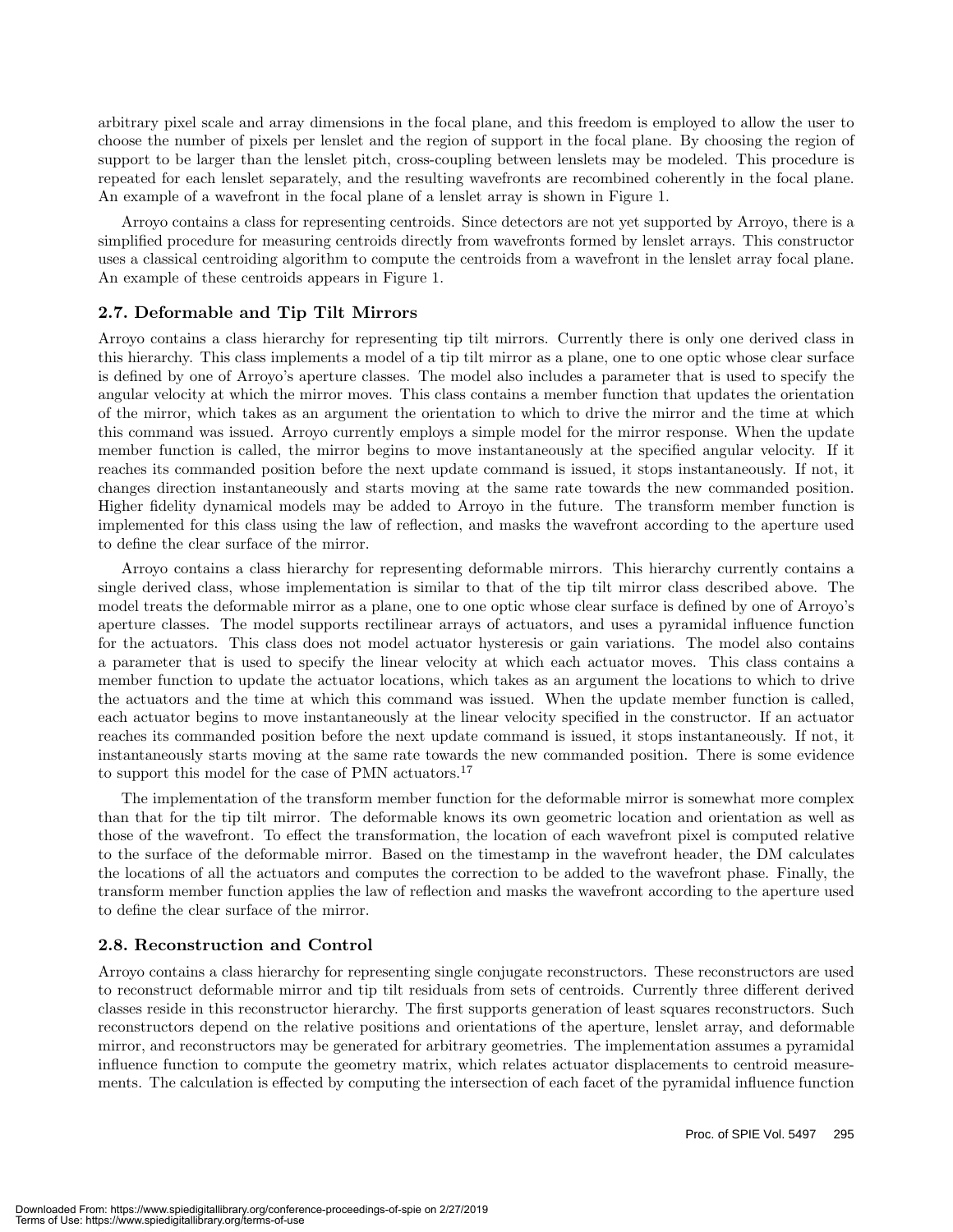

**Figure 2.** Example of a closed loop adaptive optics simulation for a 16x16 actuator Shack Hartmann adaptive optics system on a 5 meter telescope. The simulation was performed using a six layer Cerro Pachon atmospheric turbulence model,<sup>14</sup> with an  $r_0$  of 15 cm. The left panel shows the uncompensated wavefront phase in the pupil plane. An annular aperture with four spiders was assumed. The center panel shows the uncompensated PSF. The right panel shows the PSF after compensation by the adaptive optics system. The images were computed over a four arcsecond field oversampled by a factor of 8 relative to Nyquist, and are displayed on a log stretch.

for each actuator in the deformable mirror with each subaperture of the lenslet array, and relies on an algorithm from computational geometry for finding the intersection of two convex polygons.<sup>18</sup> Once this region has been defined, it is straightforward to compute the integral of the partial derivatives of the pyramidal influence function over this region. Once the geometry matrix has been computed, the reconstructors are formed through least squares inversion of the this matrix using singular value decompositon (SVD). In addition to this class, Arroyo also contains two reconstructor classes that can instantiate themselves by reading from file reconstructors generated outside the library. The first reads reconstructors generated by the program  $A++$ , while the second reads reconstructors used by the Palomar adaptive optics system PALAO.

Arroyo contains a class that encapsulates the functionality of proportional integral control. This class takes the deformable and tip tilt mirror residuals and converts them to command vectors. The user can select the proportional and integral gains when instantiating this class.

#### **2.9. Performing Closed Loop Adaptive Optics**

The section concludes with an explanation of how the classes described above may be used to perform a closed loop single conjugate adaptive optics simulation. Variations on the procedure below are relatively straightforward, as calls to the library may be rearranged within the application to modify the simulation. Generation of the atmospheric phase screens yields wavefront headers for each of the guide stars and science targets. For each iteration of the simulation, each wavefront header is supplied to its respective emitter to generate a wavefront, which is located at the highest atmospheric phase screen and is directed towards the center of the telescope aperture. The screen's transform member function is called to transform the wavefront. This member function uses the timestamp in the wavefront header and the wind velocity of the screen to determine where the center of the wavefront hits the screen. Using the geometric information contained in the wavefront and knowing its own geometric location, the screen computes the location of each wavefront pixel relative to those of the layer. For each wavefront pixel, the member function computes the areal overlap with each layer pixel and adds in the corresponding optical path difference divided by the wavelength of the wavefront, weighted by the areal overlap. Once this transformation is complete, one calculates the distance to the next layer along the direction of propagation and performs a free space wave propagation to reach the next layer. This propagation may be geometric or diffractive depending on the technique the user wishes to employ. This procedure process is repeated until the wavefront reaches the aperture of the telescope. These steps can be performed in reverse to model laser guide star uplink propagation.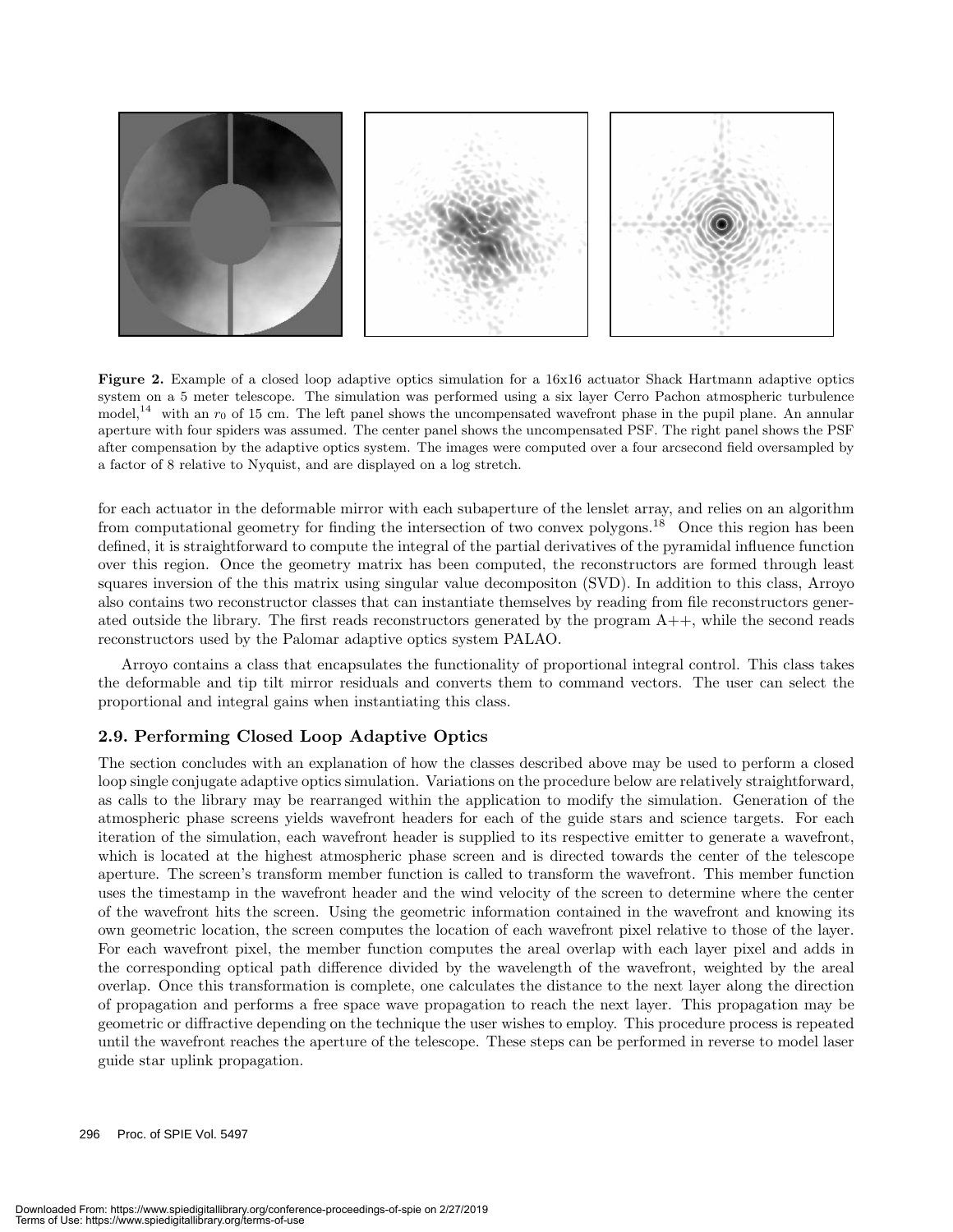At the ground, the wavefronts are transformed by the aperture. Both sensing and science wavefronts are then transformed by the deformable and tip tilt mirrors. The science wavefronts are propagated to the far field where they are accumulated to form the science PSF's over the field of view spanned by the science emitters. The sensing wavefront is passed through the lenslet array, where it is used to construct the Shack Hartmann centroids. These centroids are then passed to the reconstructor, which generates tip tilt and deformable mirror residuals. The residuals are in turn passed to the proportional integral controller, which outputs commands used to update the mirrors. The entire procedure is repeated in a loop over timesteps. An illustration of such a closed loop simulation is shown in Figure 2. The compute time required to perform closed loop adaptive optics simulations on apertures ranging from  $3.5$  to  $30$  meters in diameter is shown in Figure 3.

Arroyo contains the important feature that none of the classes require updates to occur on regular time intervals. Wavefronts can be timestamped using a continuous timeline, and the atmospheric phase screens and the deformable and tip tilt mirrors can transform wavefronts with arbitrary timestamps. The mirrors can also be updated at any time. This permits the representation of arbitrary event timelines. This feature represents an advantage for certain applications, such as simulations of adaptive optics systems containing multiple control loops with independent update rates, and of laser guide star systems that aim to employ range gating schemes to suppress Rayleigh backscatter from multiple beacons.

#### **3. PROJECT STRUCTURE**

Arroyo aims to employ modern software development techniques, and contains a number of important features not directly related to the simulation functionality. The source code for Arroyo has been publically released under the Gnu Public Licence. The software is distributed with a substantial amount of documentation. Crosslinked HTML pages are automatically generated during compilation, which include inheritance graphs for the class hierarchies and member function documentation for each class. A tutorial is also distributed with Arroyo. The distribution contains about twenty example programs. Some of these programs contain a small amount of code that aims to explore a particular element of the library functionality. Other programs represent highly parameterized simulations of single conjugate adaptive optics systems.

The Arroyo distribution comes with a set of regression testing routines that can be used to validate the library functionality. Arroyo has been successfully compiled and tested on a variety of platforms, including Solaris, Cygwin and Linux. Arroyo has also been installed on 64 bit AMD processors running Suse and Mandrake distributions of the 64 bit Linux operating system. Arroyo's library functionality has been used in multithreaded and distributed computing applications. An example of the former is included in the distribution.

Arroyo employs the Fits file format for reading and writing to disk, and almost all classes in the library have a file format. Writing a class instance is as simple as calling a member function called write, which takes as a single argument the filename. This member function is reimplemented in every class, so that a specific file format is written for each type of object. In this way the user has complete control over what data is written out during a simulation. For instance, in the example program that simulates a closed loop single conjugate adaptive optics system, the user may output wavefronts in the pupil plane at both the wavefront sensing and science wavelengths and science PSF's along with full adaptive optics telemetry data at the control loop rate. This telemetry data includes deformable mirror and tip tilt mirror commands and residuals, wavefronts in the lenslet focal plane, and the computed centroids. Each class that has a file format also contains a member function called read, which can load a Fits file containing an instance of the class. Polymorphic instantiation of classes from file is supported through the Object Factory paradigm.<sup>19</sup> In this paradigm, an instance of the derived class that is stored within the file is constructed dynamically and a base class pointer is returned to the calling routine. This paradigm permits Arroyo users to write library extensions through inheritance and have applications recognize the file formats for these derived classes.

Compilation of Arroyo requires three third party libraries. CFITSIO<sup>20</sup> is used to read and write fits files. The Fastest Fourier Transform in the West<sup>21</sup> (FFTW) is used to perform the fast Fourier transforms required in several parts of the library. Finally,  $LAPACK^{22}$  is used to perform the SVD employed in generating Arroyo's single conjugate reconstructors. The source code for CFITSIO and LAPACK is publically distributed without restriction, while FFTW is released under the Gnu Public License.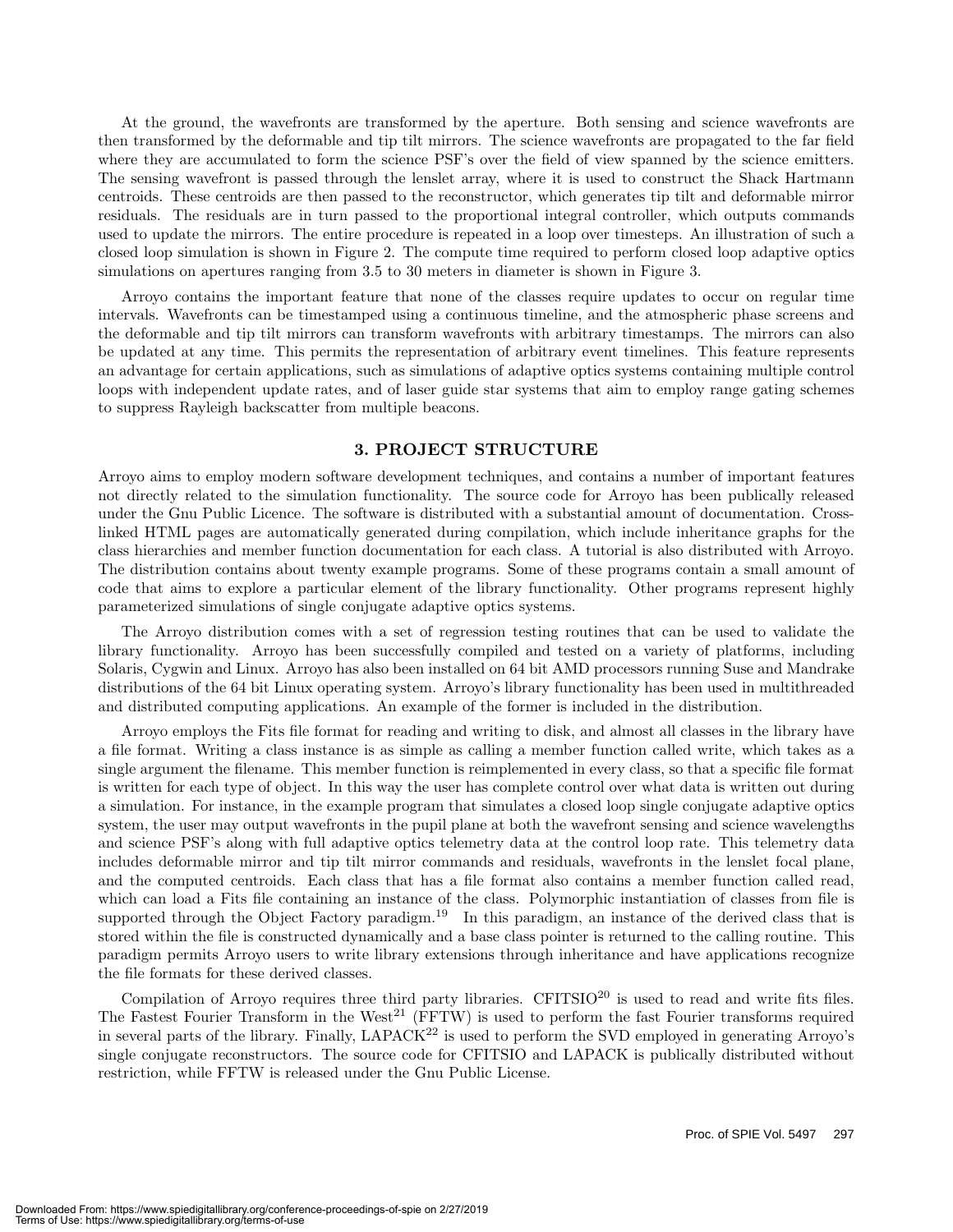

**Figure 3.** Compute time for single conjugate adaptive optics simulations on a 2.4 GHz Pentium 4. These simulations were performed using a six layer Cerro Pachon atmospheric turbulence model.<sup>14</sup> A fixed subaperture size of 35.7 cm was used, and the number of subapertures across the pupil ranged 10 to 84 for aperture diameters from 3.6 to 30 meters. Monochromatic radiation at .5  $\mu$ m was used for wavefront sensing, and at 2.2  $\mu$ m to simulate the science image. The science image was calculated over a 4 arcsecond field of view and was oversampled by a factor of 8 relative to Nyquist. The left panel shows the total time required per iteration of the control loop. In these simulations, wavefronts and atmospheric screens were sampled at a pixel scale of 2 cm and were propagated through the atmosphere using a geometric propagator. Also shown are the largest three computational components: propagation through the lenslet array, propagation through the atmosphere, and propagation to the far field. With the field size in arcseconds and the sampling defined relative to Nyquist, the last component is increasing with aperture diameter as the diffraction limit decreases. The central panel shows the total simulation time per iteration of the control loop for pixel scales between 1 and 4 cm. Two curves are plotted for each pixel scale, corresponding to geometric and diffractive propagation through the atmosphere. The right panel shows the time required to compute the least squares reconstructor and the space required for its storage.

#### **4. FUTURE FUNCTIONALITY**

This section describes some of the functional extensions planned for Arroyo. As yet Arroyo does not contain a detector class. One would want an instance of such a class to sit in the focal plane of a lenslet array or a science camera to detect the wavefront. Broadband observations could be synthesized by detecting multiple wavefronts with a range of wavelengths. The detector would understand the spectral evolution of its quantum efficiency, and could appropriately weight the wavefronts according to its responsivity. One could then read out the detector to obtain an image. The detector would understand how to add its read noise, dark current and photon noise into this image. Due to the lack of a detector class, Arroyo does not support simulations that accurately represent absolute photometry. Arroyo also lacks support for sodium layer models and extended emitters. This functionality is required to accurately model sodium laser guide star spot elongation.

Arroyo does not contain support for single conjugate reconstructor algorithms other than the least squares reconstructor described above. In the future, optimal, predictive and fast reconstructor techniques may be added to the library. This functionality would permit quantitative comparisons of these reconstructor algorithms against least squares techniques. Arroyo does not yet include support for tomographic reconstruction algorithms used in multiconjugate adaptive optics systems.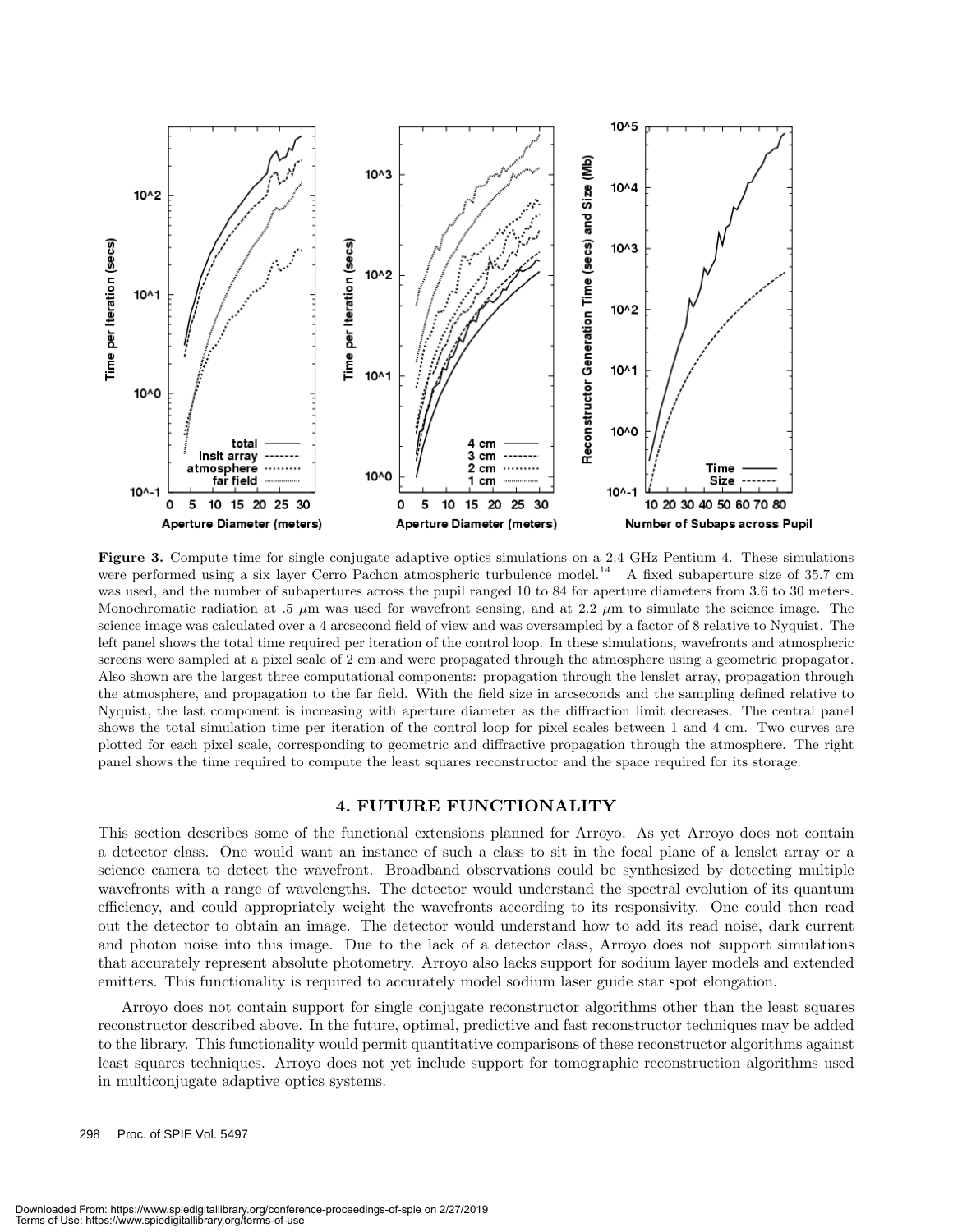There are a number of types of optics that could be added to the library to support modeling of diffractive propagation through optical systems. One example would be a conic mirror class, which would be able to transform wavefronts by raytracing past the surface of the conic. Aggregate classes formed from multiple conic mirrors could be used to represent segmented mirror optics. Other possible extensions include dichroics and pyramid sensors. Functionality like this would permit accurate modeling of diffractive wave propagation through optical systems. This type of modeling may be useful for calibration algorithms such as phase diversity, and applications like direct imaging of planetary companions that require extremely high precision adaptive optics systems.

#### **5. CONCLUSIONS**

Arroyo emphasizes the use of modern software development techniques, employs an object oriented design, and follows an open source model. The design of Arroyo as a library permits the reuse of library functionality in a diverse range of applications. Implementation of this library in  $C++$  affords the opportunity of extending the functionality to develop new models for system components and to implement new algorithms. These features makes Arroyo an attractive simulation tool, and the project has a substantial and growing user base. Applications have included investigations on the effects of partially compensated turbulence on coronography and on segmented mirror telescopes, and in the simulation of satellite to ground communication links. This user base plays an important role in maintaining bug-fee code, porting the library to new platforms, and in directing the development of future library functionality. While it is too early to judge the long term sustainability of the project, there are encouraging signs that the library will appeal to a relatively broad audience, both within and outside of astronomy.

#### **ACKNOWLEDGMENTS**

The author acknowledges the contributions of the many colleagues who have offered advice and support in the development of Arroyo. Richard Dekany, Mitchell Troy, Don Gavel and Jose Milovich deserve particular mention. The author thanks Alan Morrissett for contributing to the assembly of this project into a formal release.

The Thirty Meter Telescope (TMT) Project is a partnership of the Association of Universities for Research in Astronomy (AURA), the Association of Canadian Universities for Research in Astronomy (ACURA), the California Institute of Technology and the University of California. The partners gratefully acknowledge the support of the Gordon and Betty Moore Foundation, the US National Science Foundation, the National Research Council of Canada, the Natural Sciences and Engineering Research Council of Canada, and the Gemini Partnership.

#### **REFERENCES**

- 1. J. M. Beckers, "Detailed compensation of atmospheric seeing using multiconjugate adaptive optics," in *Proc. SPIE Vol. 1114, p. 215-0, Active Telescope Systems, Francois J. Roddier; Ed.*, pp. 215–0, Sept. 1989.
- 2. J. L. Codona and R. Angel, "Imaging extrasolar planets by stellar halo suppression in separately corrected color bands," *ApJ Letters* **604**, pp. L117–L120, Apr. 2004.
- 3. J. P. Veran, F. Rigaut, H. Matre, and D. Rouan, "Estimation of the adaptive optics long-exposure pointspread function using control loop data," *JOSA A* **14**, p. 3057, 1997.
- 4. M. Le Louarn, "Multi-Conjugate Adaptive Optics: a PSF study," in *Beyond conventional adaptive optics : a conference devoted to the development of adaptive optics for extremely large telescopes. Proceedings of the Topical Meeting held May 7-10, 2001, Venice, Italy. Edited by E. Vernet, R. Ragazzoni, S. Esposito, and N. Hubin. Garching, Germany: European Southern Observatory, 2002 ESO Conference and Workshop Proceedings, Vol. 58, ISBN 3923524617, p. 217*, pp. 217–+, 2002.
- 5. B. L. Ellerbroek, "A wave optics propagation code for multi-conjugate adaptive optics," in *Beyond conventional adaptive optics : a conference devoted to the development of adaptive optics for extremely large telescopes. Proceedings of the Topical Meeting held May 7-10, 2001, Venice, Italy. Edited by E. Vernet, R. Ragazzoni, S. Esposito, and N. Hubin. Garching, Germany: European Southern Observatory, 2002 ESO Conference and Workshop Proceedings, Vol. 58, ISBN 3923524617, p. 239*, pp. 239–+, 2002.
- 6. B. Stroustrup, *The C++ Programming Language*, Addison Wesley, Boston, 1997.